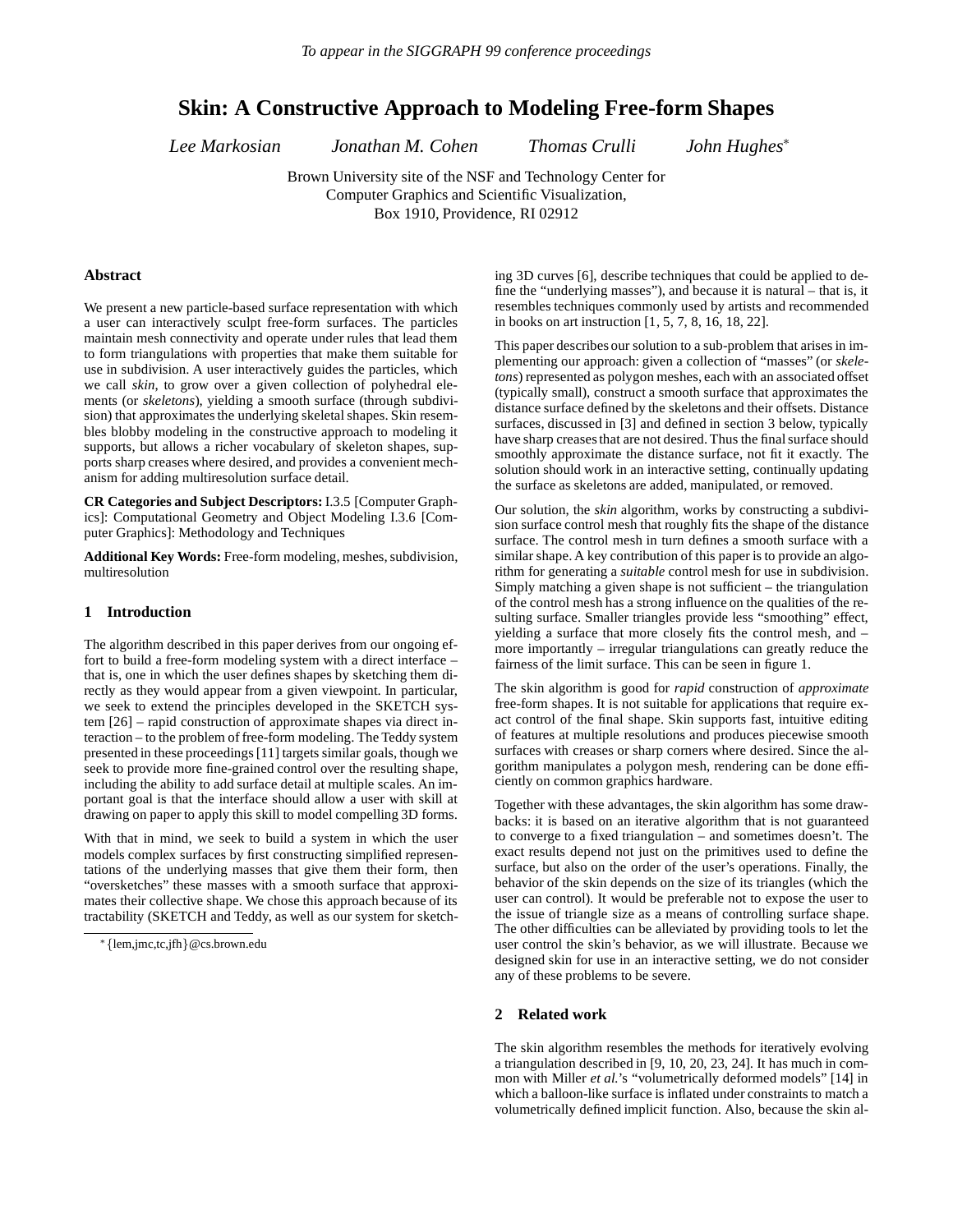

**Figure 1** Triangulation matters. Two triangulations of the same shape ((a) and (c)) produce different results when subdivided ((b) and (d)). The skin algorithm produces even triangulations, avoiding skinny triangles like those in (a) that lead to unexpected wiggles and bumps when subdivided.

gorithm treats vertices as particles that interact with their neighbors while being guided by an implicit function, it resembles the particle system methods described in [21, 25]. (An important difference is that skin particles have explicit connectivity information.) Skin is related to the large body of work on implicit surfaces, particularly offset and convolution surfaces [3, 17] and blobby modeling [2, 4], in the constructive approach to modeling it provides.

For multiresolution editing, we use Loop subdivision meshes [13], including the rules for defining creases and corners described in [9, 19]. Previous work on subdivision surfaces has primarily focused on specifying subdivision rules and analyzing properties of the limit surface, *given a control mesh*. Hoppe *et al.* [9] present a means to construct a good-quality control mesh for a subdivision surface that approximates a given polygon mesh (typically scanned from a real model). We are not aware of any work that discusses ways to construct suitable control meshes for subdivision surfaces *from scratch*. Recently Zorin *et al.* [27] and Pulli [15] presented systems that let the user add detail to a subdivision surface (given the control mesh). With these systems the user edits details of the subdivision surface (at a given resolution) by manipulating individual vertices directly. The skin algorithm, though originally designed to construct a good-quality control mesh in the first place, is readily extended to provide a mechanism for adding detail at finer scales more conveniently than by individual control point manipulations.

#### **3 Terms and definitions**

Our meshes are triangle meshes, represented in the usual way: each consists of a collection of vertices, edges and faces with local connectivity information. That is, each vertex stores pointers to its adjacent edges; each edge stores pointers to the two vertices that define it and to at most two adjacent faces; each face stores pointers to the three edges and vertices that define it. *Skeletons*, represented with this mesh data structure, may be non-self-intersecting closed surfaces, surfaces with boundary, polylines or even isolated points. With each skeleton is associated a positive real-valued *offset*. The skin algorithm iteratively modifies the *skin* mesh (a closed surface) to roughly fit the distance surface defined by the skeletons and their offsets. Each skeleton also has an associated *target length* that specifies the desired size of triangles the skin should generate when growing over that skeleton. We refer to vertices of the skin mesh as *particles*. It is convenient to associate with each particle a *reference length* that measures the scale of the skin mesh near that particle. We take the reference length to be the average length of the particle's adjacent edges.

Let *S* denote the set of skeletons. For a given skeleton  $s \in S$  with associated offset  $r_s$ , and a point **x** in space, let  $d_s(\mathbf{x})$  denote the signed distance from **x** to *s*. That is,  $d_s(\mathbf{x})$  is the distance from **x** to the nearest point on *s*, but if *s* is a closed surface and **x** is inside it, the

"distance" is taken to be negative. Now let  $f_s(\mathbf{x}) = d_s(\mathbf{x}) - r_s$ . The *distance surface* defined by a single skeleton and its offset is just the implicit surface defined by  $f_s(\mathbf{x}) = 0$ . The distance surface defined by the collection of skeletons and their offsets is the implicit surface defined by  $F(\mathbf{x}) = 0$ , where *F* is the continuous function given by:

$$
F(\mathbf{x}) = \min\{f_s(\mathbf{x}) : s \in S\}.
$$

The rules for positioning particles described in section 4.1 are designed so that the skin approximates this surface. They also allow us to evaluate the implicit function efficiently.

### **4 The skin algorithm**

At a high level, the skin algorithm closely resembles algorithms described in [10] and [24] for iteratively evolving a triangle mesh. The primary difference is in the implementation of step (1) of the main loop:

> **repeat** (1) reposition particles (2) modify the skin's connectivity **until** no changes occur

Intuitively, in step (1) particles move toward the implicit surface while tending to distribute themselves more evenly and smoothing out wrinkles and bumps in the skin. In step (2), the connectivity of the skin is modified to produce triangles that are more nearly equilateral and whose size is roughly the target length specified by nearby skeletons. We now describe steps (1) and (2) in detail.

#### **4.1 Repositioning particles**

The rules for repositioning particles are designed to allow the skin to grow adaptively to conform to the changing implicit surface as skeletons are added, repositioned, removed, or their offsets are edited. In step (1) of the skin algorithm, each particle is visited in turn. The new position  $\mathbf{x}'_p$  of particle p is computed as a weighted sum of its current position  $\mathbf{x}_p$ , the centroid  $\mathbf{c}_p$  of its neighbors' positions, and a target position  $t_p$  chosen to bring the particle closer to the implicit surface:

$$
\mathbf{x}'_p = \alpha \mathbf{x}_p + \beta \mathbf{c}_p + \gamma \mathbf{t}_p.
$$

The weights  $\alpha$ ,  $\beta$ , and  $\gamma$  are non-negative and sum to one. We always take  $\alpha = 0.3$ , and choose  $\beta$  according to how smooth the skin is near *p*. (Then  $\gamma$  is taken to be  $1 - \alpha - \beta$ .) We estimate the smoothness of the skin near *p* by calculating the minimum, over each edge adjacent to *p*, of the dot product of the normals of the two faces adjacent to that edge. This value (call it *m*) lies between 1 and −1. When *m* is close to 1, the skin is smooth near *p*; when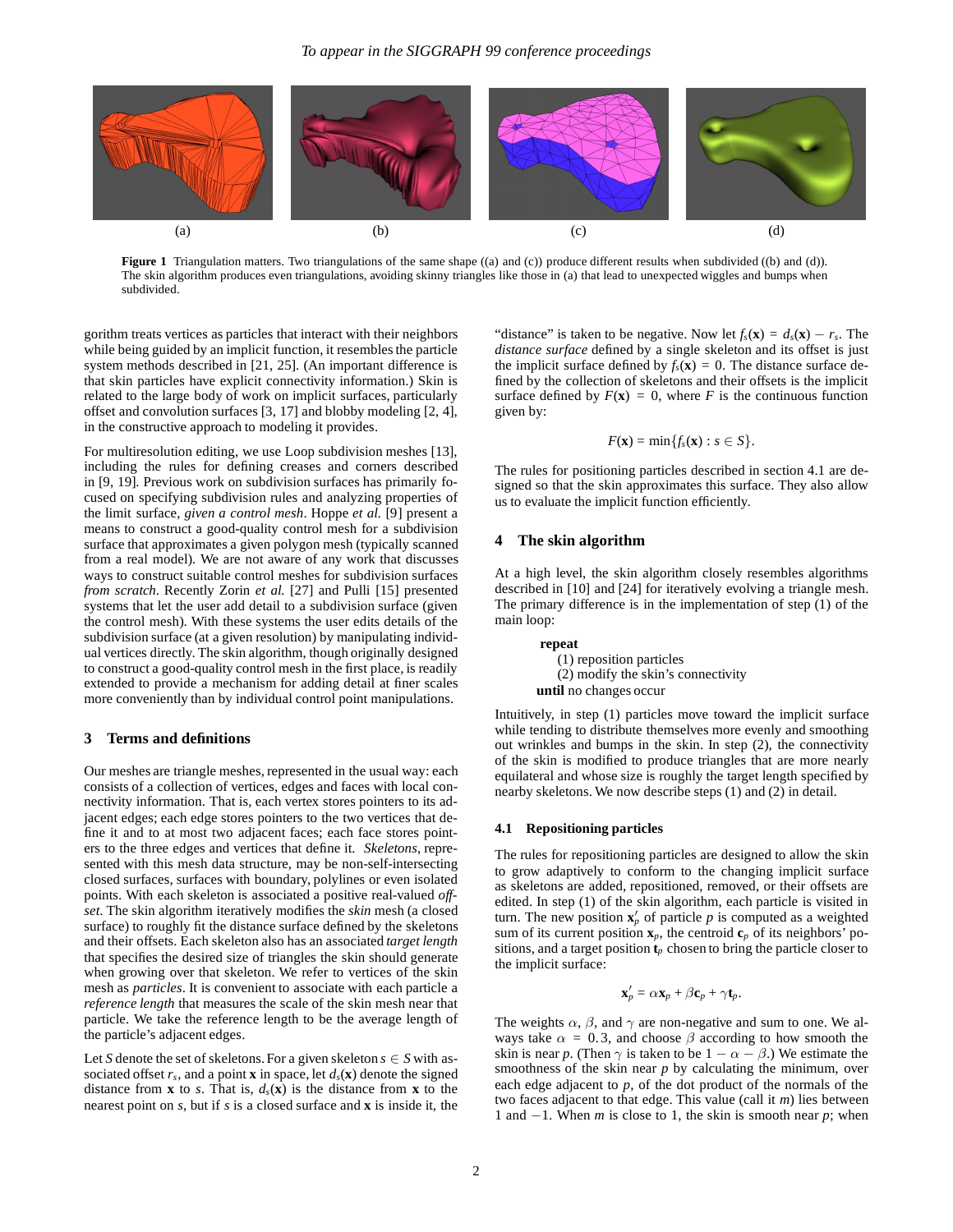*m* is close to −1, the skin contains one or more sharp edges near *p*. A large value for  $\beta$  results in a greater smoothing effect, so we choose  $\beta = (1 - \alpha)\beta_{scale}$ , where  $\beta_{scale}$  is the function of *m* shown in figure 2. This function, chosen heuristically, seems to produce good results. It has the effect of letting the skin move briskly toward the implicit surface where the skin is reasonably smooth. Where the skin is bumpy or uneven, it slows or stops moving until it smooths out again, then resumes its motion toward the implicit surface.



as a function of the minimum dot product *m*. This function is a quarter ellipse.

The target position **t***<sup>p</sup>* is chosen so that the skin tends to expand when inside the implicit surface, stay fixed when on it, and contract when outside it. We can determine whether the particle is inside, on, or outside the implicit surface according to whether  $F(\mathbf{x}_p)$  is negative, zero, or

positive, respectively. Also, by definition, the magnitude of this value specifies a lower bound on the distance from the particle to the nearest point on the implicit surface. We thus set the target position to be a displacement along the particle's surface normal  $\vec{\mathbf{n}}_p$  by an amount *d* determined by  $F(\mathbf{x}_p)$ :

$$
\mathbf{t}_p = \mathbf{x}_p + d\vec{\mathbf{n}}_p.
$$

We can take  $d = -F(\mathbf{x}_p)$  unless this value is large (that is, the particle is far from the implicit surface). To prevent the particle from taking excessively large steps, we restrict the magnitude of *d* to be no more than the reference length of the particle.

Because  $\beta$  is always nonzero, skin particles tend not to arrive exactly at the implicit surface. (Where it is concave they lie outside it, and where it is convex they lie inside it.) As mentioned earlier, we prefer this behavior, since the distance surface defined by the skeletons typically has unwanted sharp creases. For this reason, we can think of the implicit function as guiding rather than defining the skin's final shape.

### **4.2 Evaluating the implicit function**

The skin algorithm is intended to work with skeletons that may be finely tessellated (as when representing muscle masses, such as those in figure 15). For the algorithm to be usable in an interactive setting, it is important to evaluate the implicit function efficiently. The particles do this by exploiting locality in two ways. To explain this, let's first assume there is only a single skeleton,*s*. Each particle p tracks a point  $\mathbf{y}_p$  on *s* that is locally closest to  $p$ .<sup>1</sup> We refer to  $\mathbf{y}_p$  as *p*'s *track point*. <sup>2</sup> After updating its position **x***p*, *p* updates its track point using the LOCAL-SEARCH procedure (figure 3), passing in a face *f* containing the track point:

$$
\mathbf{y}_p \leftarrow \text{LOCAL-SEARCH}(f, \mathbf{x}_p).
$$

Evaluating  $f_s(\mathbf{x}_p)$  is now simple: For a non-closed skeleton surface, we evaluate the distance *d* from  $\mathbf{x}_p$  to  $\mathbf{y}_p$ , and subtract  $r_s$ . For a closed surface, we negate *d* if the particle is inside it, and then subtract *rs*. (Each skeleton surface is checked in a pre-process step to



**Figure 3** The LOCAL-SEARCH algorithm, starting from face *f* on a mesh *M*, traverses faces of *M*, always moving closer to point **x**, to reach a point **y** on *M* that is locally closest to **x**.



**Figure 4** A particle  $p$  can use its neighbor's track point  $\mathbf{y}_q$  to get out of a local minimum.

determine whether it is closed.) For closed surfaces, we can determine when a particle is inside provided that the particle has actually tracked the globally closest point  $y_p$  on the skeleton. For then the plane containing  $\mathbf{y}_p$  that is perpendicular to the vector from  $\mathbf{y}_p$  to  $\mathbf{x}_p$  divides space into two parts. The skeleton locally near  $\mathbf{y}_p$  lies all in one part and the particle lies in the other. An examination of the face normals around  $\mathbf{y}_p$  determines whether  $p$  is inside or outside the surface.

Of course, the LOCAL-SEARCH procedure may return a point on the skeleton that is only *locally* closest to *p* (see figure 4). To overcome this, particles exploit a second kind of locality: they share information with their immediate neighbors. Thus, to evaluate  $f_s(\mathbf{x}_p)$ , *p* runs the LOCAL-SEARCH procedure starting from its own track point, and then again starting from the track points of each of its neighbors in turn. The particle selects the result yielding the smallest distance, and stores this as its new track point.

When there are multiple skeletons, *p* can switch to a track point on a different skeleton if doing so yields a smaller *value* for the implicit function. It can switch to a different track point on the same skeleton, though, only if doing so yields a smaller *distance*. The distinction between these cases occurs only when the skeleton is a closed surface. In this case, the particle should first find the closest point on the skeleton, then evaluate the implicit function from the signed distance to this point. Figure 5 shows examples of these two cases.

When a new skeleton is added, it is sufficient for a single particle (lying inside the skeleton's distance surface) to begin tracking its closest point on the skeleton. That particle will then recruit its neighbors to track points on the new skeleton, and in the next iteration they will recruit their neighbors, and so on.

It sometimes happens that a particle has no track point: for example, when a skeleton is removed, particles tracking points on it forget their track points. In this case particles simply take  $\beta = 1 - \alpha$ , which causes them to move towards the centroids of their neighbors. The region of skin that covered that skeleton will wither away, until all of its particles are either destroyed in edge collapses (described in the next section) or acquire new track points on other skeletonsfrom their neighbors.

There are two other cases in which particles forget their track points. If a particle is outside of the implicit surface but its surface normal points toward its track point, the particle would, according to the rules described above, tend to back away from the track point,

<sup>&</sup>lt;sup>1</sup>By locally closest, we mean that all points on *s* in a neighborhood of  $y_p$ are farther away.

<sup>&</sup>lt;sup>2</sup>In fact, *p* stores a pointer to a face of *s* containing  $\mathbf{y}_p$ .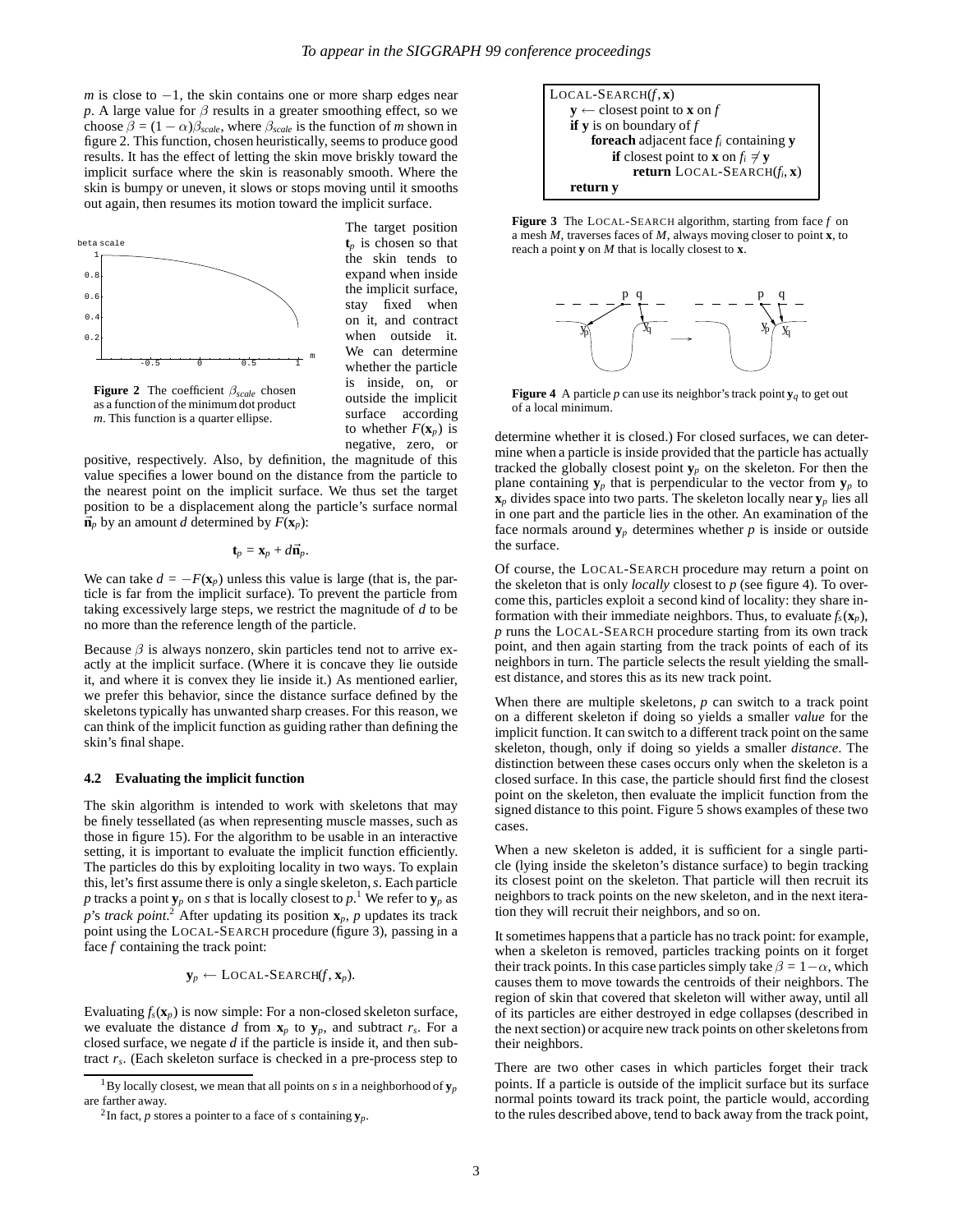

**Figure 5** In (a), *p* is deciding between tracking  $\mathbf{y}_p$  or  $\mathbf{y}'_p$ . Since both points lie on the same skeleton, it will choose  $y_p$ . Note that the surface normal at  $\mathbf{y}'_p$  is facing away from  $p$ , so tracking  $\mathbf{y}'_p$  would yield a negative value for the implicit function, while  $y_p$  would yield a positive value. In (b),  $y_p'$  is closer. However,  $y_p$  is on a different skeleton, and will yield a lower implicit function value because its surface normal is facing away from *p*. *p* should therefore choose to track **y***p*.



**Figure 6** When the skin folds over so that an exterior particle's normal points towards the skeleton, the particle ignores the track point to avoid "backing away."

moving farther and farther from the implicit surface (see figure 6). To prevent this, particles in this case simply forget their track points and take  $\beta = 1 - \alpha$  as above. The second case occurs when a particle is adjacent to a *stressed* edge – that is, an edge whose two adjacent faces form an angle of less than 60 degrees. We discuss this case further in section 5.

### **4.3 Modifying the mesh connectivity**

In step  $(2)$  of the skin algorithm we modify the skin's connectivity by performing the edge operations shown in figure 7. These operations were described in [10, 24]; conditions under which the operations are valid are discussed in [10].

We swap an edge when doing so increases the minimum angle within its adjacent faces. As noted by Welch and Witkin [24], repeated application of this swap operation (always increasing the minimum angle) computes a constrained Delaunay triangulation. That is, it maximizes the minimum angle over all the triangles of the mesh.

Each edge has an associated target length. We split an edge if it is longer than 1.5 times its target length, and collapse the edge if it is less than half its target length. These numbers are chosen in part so that a collapse operation will not immediately be invoked on an edge that has just been split. We compute the target length for each edge as follows.

As mentioned in section 3, each skeleton has an associated target length that the user can set. This specifies the desired size of triangles for portions of skin growing over that skeleton. We also store a target length value in each particle. In the repositioning step, each particle sets its target length to a weighted sum of its current value, the average target length of the particle's neighbors, and the target length of the skeleton currently tracked by the particle. (We use weights of 0.4, 0.4 and 0.2, respectively.) The target length of an edge is taken to be the average of the target lengths of its two adja-



**Figure 7** We *swap* to improve the minimum angle of a triangle. A *split* introduces a new vertex by splitting a long edge. A *collapse* removes a vertex by destroying a short edge.

#### cent particles.

Splitting and collapsing edges as described tends to produce edges of approximately the desired length. Interleaving steps (1) and (2) of the skin algorithm further tends to equalize edge lengths, allowing particles to redistribute themselves more evenly after edge operations are performed. In fact, we control the number of split and collapse operations that can occur between repositioning steps by sorting edges by the ratio of their actual length to their target length, then considering split operations just on the last 5% of edges and collapse operations just on the first 5% of edges. Any edge that is too long (or too short) is still guaranteed to be split (or collapsed) eventually.

Each edge operation affects the valence of nearby vertices. Since Loop subdivision performs best on meshes with a majority of valence-six vertices, we modify the rules slightly to favor the formation of such vertices. For example, a proposed edge swap is evaluated according to: (1) how much it will increase or decrease the minimum angle interior to its adjacent faces, and (2) the extent to which it will increase (or decrease) the number of valence-six vertices around it. The other operations are "handicapped" in a similar way. Such handicapping yields a small but noticeable improvement in the quality of the resulting subdivision surfaces.

#### **4.4 Geometric constraints – creases**



**Figure 8** Indentations were created in the foot model using crease curves.

The user might want to constrain the skin's triangulation to include a sequence of edges aligned along some curve. Such an ability is required to model piecewise-smooth surfaces that include sharp "creases." Many organic forms, including human figures, can be described as having such features. To support this, we let the user first create a curve interactively by drawing onto the skin surface. We then split the triangles of the skin through which the curve passes to produce a sequence of edges aligned along this curve. Finally, the skin retriangulates in the neighborhood of the curve to maintain a good triangulation subject to the constraint that edges remain aligned along the curve. The user can then interact with the curve to change the shape of the sur-

face. The foot model in figure 8 was created by drawing curves to model the creases between the toes, and then interactively pushing each curve into the foot to create the indentations. In this way, the user can create features that are not present in the implicit surface. Because the rules for repositioning vertices do not force them to interpolate the implicit surface, the region of skin around the crease blends smoothly to meet it.

For particles and edges lying on a crease, we modify the skin algorithm as follows. First, edges lying along a crease are not allowed to swap. Second, a particle *p* lying on a crease curve *C* is constrained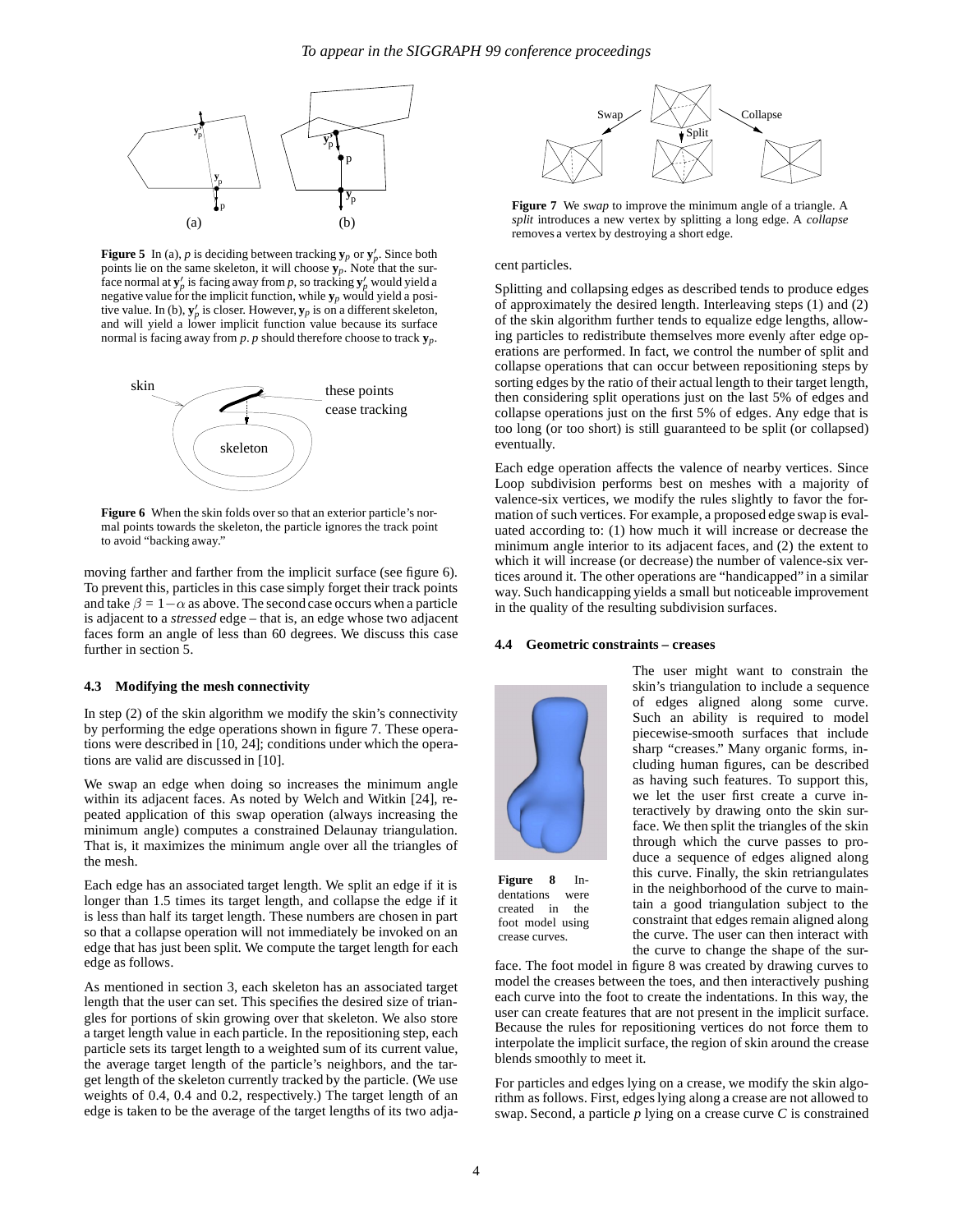to stay on *C*. If *p* lies on an endpoint of *C*, its position is constrained to remain at that endpoint. Otherwise, it computes its target position  $t_p$  by taking a convex combination of its current position  $\mathbf{x}_p$  and the midpoint  $\mathbf{c}_p$  between its two neighboring particles on the crease curve. Then, instead of moving under the influence of the implicit function, *p* sets its new position  $\mathbf{x}'_p$  to be the point on the curve that is closest to **t***p*:

$$
\mathbf{x}'_p = \underset{\mathbf{x} \in C}{\operatorname{argmin}} |\mathbf{t}_p - \mathbf{x}|.
$$

We use a global search to compute this point, but a number of other techniques, such as gradient descent, could be applied depending on the underlying curve representation.

# **4.5 Termination**

In the repositioning step, we actually assign a particle its new position only if it is appreciably different from the current position. Specifically, the new position must differ from the current one by more than . 01 times the particle's reference length. This prevents the skin from continuing to make visually unnoticeable adjustments to the particle's positions after the surface is essentially stable.

Still, we have observed two cases in which the algorithm does not terminate. The first can occur when the topology of the skeletons' distance surface differs from that of the skin. The rules for modifying the skin's connectivity do not change its surface topology. If the user grows a skin over two skeletons that are initially close together, and then pulls them far apart, the skin does not spontaneously separate into two pieces. (In section 7 we describe how the user can explicitly invoke this type of topological change.) Instead, it remains joined by a thin strand, along which particles continue to move as edges are repeatedly split and collapsed. If the strand is cut, the skin heals itself and stabilizes.

The other case can occur when adjacent regions of skin have very different target lengths. In this case particles may continuously "swim" out from the region with small triangles toward the one with larger ones. This happens when a particle between the regions drifts toward the centroid of its neighbors in the region with larger triangles. As this happens, the particle's shorter edges are stretched, leading them to split and create new particles that repeat the process. We do not currently provide a solution to this, other than letting the user "freeze" the skin in that region.

Another problem involves premature termination. This can occur when the target length associated with a skeleton is large relative to one of its dimensions. In that case, the region of skin attempting to grow over the skeleton may necessarily have sharp edges. The tendency for particles to move to their neighbors' centroids may then outweigh their tendency to move toward the implicit surface, and the skin stops. An effective remedy is for the user to reduce the target length associated with the skeleton.

### **5 Preventing self-intersection**



**Figure 9** Uneven expansion of a skin can lead to self-intersection.

One problem with the skin algorithm as stated is shown in figure 9. During rapid expansion, one region of the skin may grow at a different rate from a neighboring region. The skin begins to buckle, and



**Figure 10** In (a), *a* and *b* track their penetration points  $z_a$  and  $z_b$ . *c* is too far away from **z***c*, so it has no penetration point. In (b), the stressed edge *s* tells adjacent particle *a* to track **z***a*. In (c), the surface has smoothed out, so *a*'s LOCAL-SEARCH returns to *a*.

soon two adjacent regions of skin interpenetrate, forming a "bubble" that expands to produce a second, unwanted layer of skin.

In this section we discuss how we can prevent such self-intersection efficiently by reusing the particles' abilities to track a locally closest point on some mesh, and by sharing information as in section 4.2. A key observation is that local interpenetration typically occurs between two portions of surface separated by a chain of stressed edges. Our strategy is to initiate a non-penetration behavior only as needed, starting at stressed edges and propagating along opposing surface regions. We illustrate the idea in figure 10.

In figure  $10(a)$ , we see the skin surface, in cross section, starting to buckle along the stressed edge *s*. Particle *a*, which shares a face with *s*, receives notification from *s* to begin tracking its closest point  $\mathbf{z}_a$  on the opposite face, shown in figure 10(b). We call  $\mathbf{z}_a$  the *penetration point* of *a*.

As particles are repositioned, each updates its penetration point using the LOCAL-SEARCH procedure starting from its previous penetration point, as well as each of its neighbors' penetration points, if they have them. If a local search starting from any of these points returns a point that is not the particle's location, but is at a distance of less than 1.5 times the particle's reference length, the particle stores this point as its new penetration point. Particles are in this way always attempting to borrow penetration points from their neighbors.

Thus, *b* acquires a penetration point  $\mathbf{z}_b$  by using the LOCAL-SEARCH starting from **z***a*. When *c* does the same – borrowing from  $b$  – the result  $\mathbf{z}_c$  is too distant (more than 1.5 times *c*'s reference length) so *c* "forgets" the penetration point.

Whenever a particle with a valid penetration point passes through the surface containing its penetration point, it suspends the normal repositioning rules and moves back to the correct side of the surface. The result is that a crease temporarily forms in the skin but then resolves itself (figure 11). As the surface flattens out, particles track their penetration points back to themselves (figure 10(c)), upon which they forget their penetration point and revert to the normal repositioning rules.



**Figure 11** With the non-penetration behavior, a crease forms along the stressed edge, and then resolves itself as the skin grows.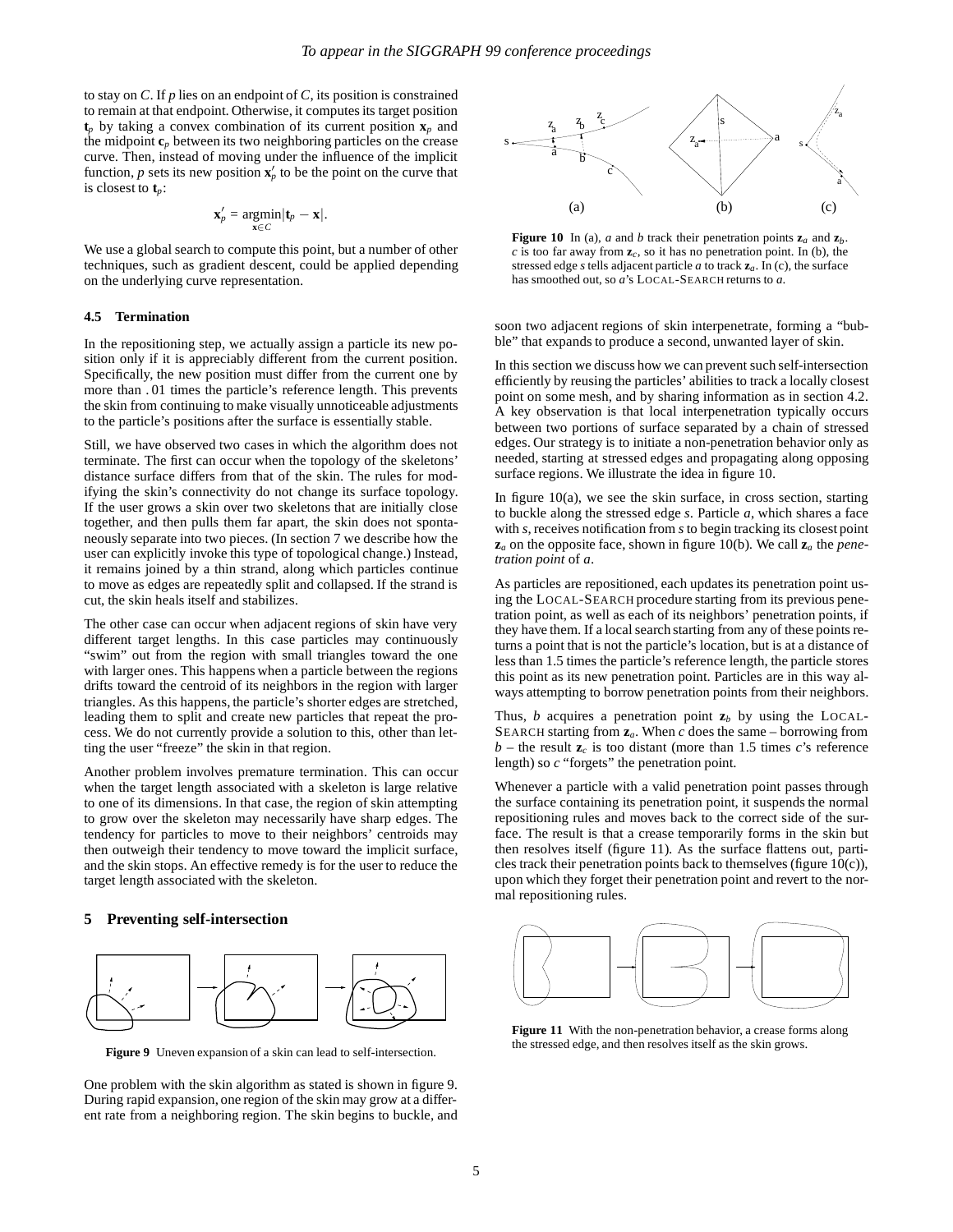# **6 Multiresolution editing**

The approach to modeling we have targeted – sculpting complex surfaces by constructing the underlying masses that define their shape – naturally allows the user to work in a coarse-to-fine manner. That is, the user can begin with a coarse cylindrical shape to represent a torso, and then refine the surface, adding masses to define the shapes of individual muscles, bones, and tendons. The subdivision surface framework is naturally compatible with such an approach. With each level of refinement, the surface can effectively "resolve" detail at finer scales. The systems described in [15, 27] allow the user to add detail to a subdivision surface at multiple scales by manipulating vertices individually. We now explain how to extend the skin algorithm with little modification to support *subdivision skeletons*. A subdivision skeleton is like a regular skeleton except that it is active only at specific levels of subdivision. When the skin is subdivided, its vertices act as *subdivision particles* that track points on the subdivision skeletons active at that level.

Intuitively, subdivision particles that lie inside the implicit surface of a skeleton should move in the normal way (toward the implicit surface). A particle far from any subdivision skeleton should remain at the position it was initially assigned through subdivision, which we call its *base point*. In some range near the skeleton, a particle should smoothly blend between its base point and the displacement induced by the skeleton in the region of skin near the particle.

We achieve this as follows. Each particle evaluates the implicit function *F* as before, sharing information with its neighbors and tracking a point on some skeleton active at the current level of subdivision. Each particle has an associated "cutoff distance" *M*, equal to 3 times its reference length, beyond which it is unaffected by any skeleton. As before (section 4.1), its new position is computed from a weighted average of its current position, the centroid of its neighbors, and its target position:

$$
\mathbf{x}'_p = \alpha \mathbf{x}_p + \beta \mathbf{c}_p + \gamma \mathbf{t}_p.
$$

| $F({\bf x})$ | $\alpha$ |  |
|--------------|----------|--|
|              |          |  |
|              |          |  |

We now choose the target position and weights  $\alpha$ ,  $\beta$ , and  $\gamma$  according to the value of the implicit function: when  $F(\mathbf{x}_p) < 0$ , the particle sets its target as before and uses weights  $\alpha = 0.3, \beta = 0.3, \text{ and } \gamma = 0.4.$ 

When the implicit function is 0 or *M* we choose values for  $\alpha$  and  $\gamma$ according to the above table, setting  $\beta = 1 - \alpha - \gamma$ . For values of  $F(\mathbf{x}_p)$  between 0 and *M* we choose the target position and weights by interpolating the corresponding values listed in the table.

# **7 Topology changes**

At each iteration, the skin evolves through local operations, using local information. Global properties of the skin surface, such as its genus, are not taken into account (or modified). Consequently, we do not automatically detect topological changes to the implicit surface. Figure 12 shows an example of a skin growing over a toroidal skeleton. When the new skeleton is first added, it changes the genus of the implicit surface. The skin grows around the torus and through itself in an attempt to fit the implicit surface. We could perhaps detect this interpenetration and prevent it. However, since it is global and not local, the method given in section 5 will not work.

Instead, we allow the user to explicitly change the genus of the skin by joining two sections of surface or by cutting a region of skin into two parts. Because the skin will evolve a poor triangulation into a good one, we can perform these operations without worrying about leaving a good triangulation.



Figure 12 The skin does not detect the topology of the isosurface, which is toroidal, and hence will interpenetrate unless the user intervenes.

To cut the skin, we split the edges and faces that cross a userspecified cutting plane, and stitch up the resulting holes with a simple triangulation. (If desired, we can place crease curves along the cut to preserve its shape.) To join two portions of skin surface, we remove a face on each portion to create two holes, then connect the holes with a bridge of triangles. In either case, when editing the topology of the skin it's important to edit the skeletons accordingly so that the implicit surface matches the skin's new topology.

### **8 Software framework**

We developed the skin algorithm within a larger system consisting of a collection of C++ libraries that provide extensive support for 3D modeling and interaction. The mesh class consists of a collection of vertices, edges, and faces (generically called simplices) that store connectivity information as described in section 3. To implement skin, we first introduced a separate class, Tessellator, that operates on a mesh's simplices according to some procedure, typically by editing connectivity and vertex positions. We made a small modification to the existing simplex classes to allow a tessellator to store arbitrary data directly on them.

The skin algorithm is implemented by a skin tessellator, which is a type of 2D tessellator – that is, it operates on a region of surface. Other types of tessellators include point tessellators and curve tessellators, which are 0D and 1D tessellators, respectively. Each Tessellator receives a callback every frame in which it iterates over its simplices and edits them according to its procedure. We enforce the rule that if multiple tessellators attempt to edit the same simplex, the tessellator with the lowest dimension wins. For example, we represent a curve constraint with a 1D tessellator that acts on its vertices and edges to approximate the curve. A skin tessellator operating on the surrounding surface is not allowed to edit the vertices and edges of the curve.

A vertex is considered active only if it has moved within the last 32 frames. Edges and faces are considered active if some contained vertex is active. We also activate simplices when the user performs an operation that could cause particles to move, such as changing a skeleton's offset distance or target length, or interactively moving a constraint curve. Tessellators operate only on simplices that are active. Since users typically edit just a local region of a surface at a time, this can significantly increase the interactivity of the system – particularly when the user edits a subdivision skin, which may have a large number of inactive vertices.

### **9 Discussion**

As stated in the introduction, skin was designed to be used in an interactive free-form modeling setting. Since our ultimate aim is to create high-quality models, we believe our results should be judged by what types of models we can create within this framework. Although we have not designed the final interface for our system, we do have a preliminary implementation that lets the user create primitives either using SKETCH [26] or by importing them from other modeling packages. The user can interactively create a ball of skin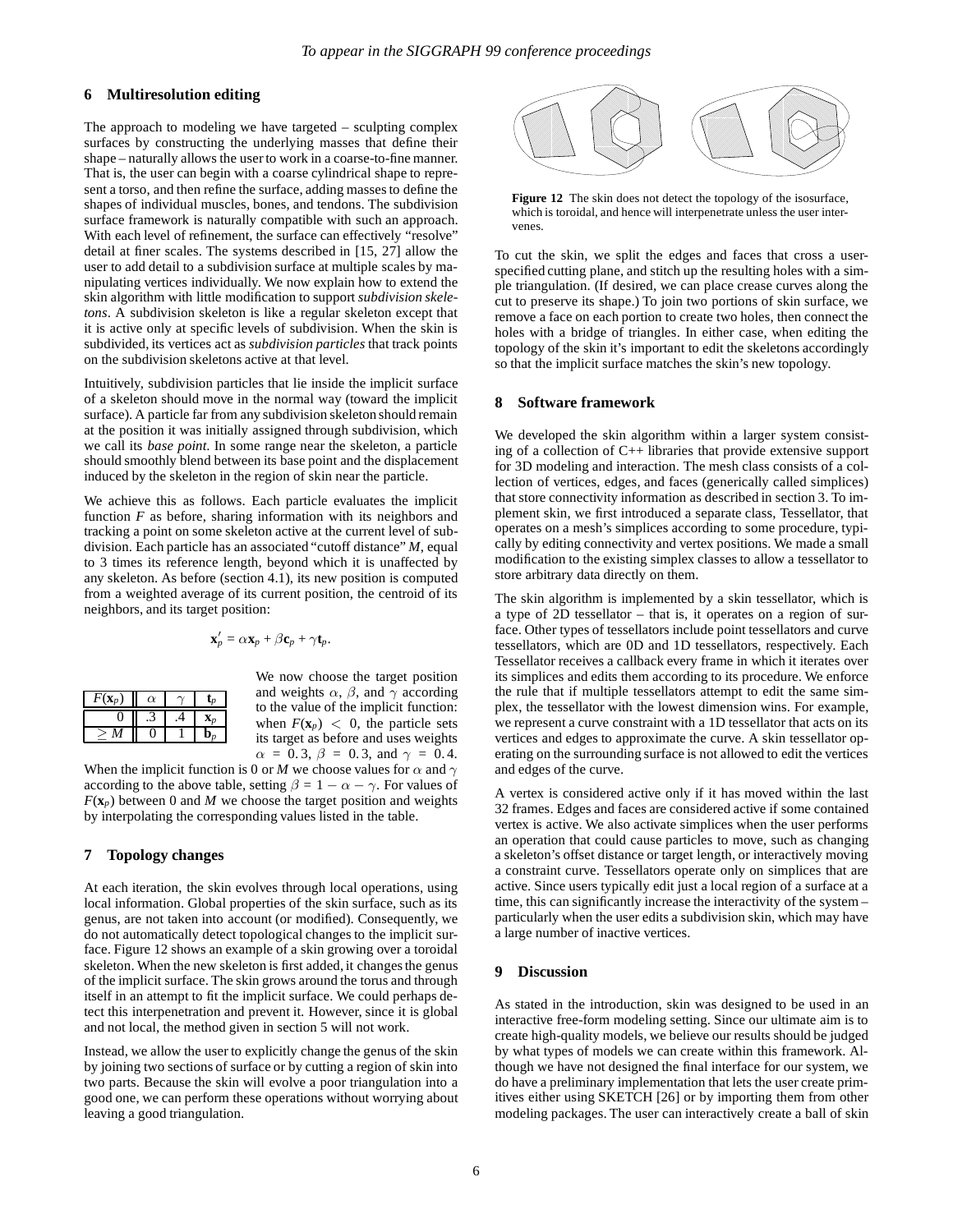and grow it over a primitive. Editing operations include instructing the skin to grow over a new skeleton, adjusting a skeleton's offset distance or target length, drawing and editing crease curves, and changing the genus of the skin surface.

With this system we have created the models shown in figures 8, 13, 14, and 15. The torso model was created by growing skin over the skeleton shown in the top image of figure 15. The skeletons were created by a user with no artistic training using SKETCH. Some skeletons were created by growing skin over a sketched primitive. The skin surface was edited at both one and two levels of subdivision. For example, the muscles of the neck were added as subdivision skeletons. The foot and hand models demonstrate how skin can be used to create cartoonish effects. Both models are expressive, yet were built by growing skin over simple skeletons. The face model is more complex. Note the use of crease curves to delineate the mouth, nose, and eye sockets. This model would be difficult to create using a surface patch representation. The skeletons, created by a skilled computer artist using a conventional modeling system, are shown in the top image of figure 13.

### **10 Future work**

Future work will proceed in two directions. We are continuing to design an end-to-end interface to allow a skilled artist to create expressive 3D scenes. This will include facilities for defining underlying skeletons and stick figures, along the lines of [6, 11, 26], an interface for creating and guiding the skin, an interface for editing the surface at fine levels of detail, and an interface for assigning and customizing procedural textures for rendering, some of which are described in these proceedings [12].

We have also begun to investigate modifying the skin algorithm to perform mesh optimization, remeshing for subdivision connectivity, and mesh decimation.

# **11 Acknowledgments**

We thank Michael LeGrand for creating the skeletons for the face model. Thanks also to Andy van Dam and the Graphics Group, and to our sponsors: the NSF Graphics and Visualization Center, Advanced Network and Services, Alias/Wavefront, Autodesk, IBM, Intel, Microsoft, National Tele-Immersion Initiative, Sun Microsystems, and TACO. Lee Markosian received support for his graduate education from Intel through the Intel Foundation Ph.D. Fellowship program.

#### **References**

- [1] Greg Albert, editor. *Basic Figure Drawing Techniques*. North Light Books, Cincinnati, Ohio, 1994.
- [2] James F. Blinn. A generalization of algebraic surface drawing. *ACM Transactions on Graphics*, 1(3):235–256, July 1982.
- [3] Jules Bloomenthal and Ken Shoemake. Convolution surfaces. In *SIGGRAPH 91 Conference Proceedings*, pp. 251–257. ACM SIG-GRAPH, July 1991.
- [4] Jules Bloomenthal and Brian Wyvill. Interactive techniques for implicit modeling. In *Proceedings of the 1990 Symposium on Interactive 3D Graphics*, pp. 109–116, March 1990.
- [5] George B. Bridgman. *Constructive Anatomy*. Dover Publications, Inc., New York, 1973.
- [6] Jonathan M. Cohen, Lee Markosian, Robert C. Zeleznik, John F. Hughes, and Ronen Barzel. An interface for sketching 3d curves. In *Proceedings of the 1999 Symposium on Interactive 3D Graphics*, pp. 17–21, 1999.
- [7] Louise Gordon. *How to Draw the Human Figure*. Penguin Books, New York, 1979.
- [8] Burne Hogarth. *Dynamic Anatomy*. Watson-Guptill Publications, New York, paperback edition, 1990.
- [9] Hugues Hoppe, Tony DeRose, Tom Duchamp, Mark Halstead, Hubert Jin, John McDonald, Jean Schweitzer, and Werner Stuetzle. Piecewise smooth surface reconstruction. In *SIGGRAPH 94 Conference Proceedings*, pp. 295–302. ACM SIGGRAPH, July 1994.
- [10] Hugues Hoppe, Tony DeRose, Tom Duchamp, John McDonald, and Werner Stuetzle. Mesh optimization. In *SIGGRAPH 93 Conference Proceedings*, pp. 19–26. ACM SIGGRAPH, August 1993.
- [11] Takeo Igarashi, Satoshi Matsuoka, and Hidehiko Tanaka. Teddy: A sketching interface for 3d freeform design. In *SIGGRAPH 99 Conference Proceedings*. ACM SIGGRAPH, August 1999.
- [12] Michael A. Kowalski, Lee Markosian, J.D. Northrup, Lubomir Bourdev, Ronen Barzel, Loring S. Holden, and John F. Hughes. Art-based rendering of fur, grass, and trees. In *SIGGRAPH 99 Conference Proceedings*. ACM SIGGRAPH, August 1999.
- [13] C. Loop. Smooth subdivision surfaces based on triangles. Master's thesis, University of Utah, 1987.
- [14] J. V. Miller, D. E. Breen, W. E. Lorensen, R. M. O'Bara, and M. J. Wozny. Geometrically deformed models: A method for extracting closed geometric models from volume data. In *SIGGRAPH 91 Conference Proceedings*, pp. 217–226. ACM SIGGRAPH, July 1991.
- [15] Kari Pulli and Michael Lounsbery. Hierarchical editing and rendering of subdivision surfaces. Technical report, University of Washington, 1997.
- [16] Walt Reed, editor. *The Figure: An Approach to Drawing and Construction*. North Light Books, Cincinnati, Ohio, 2nd edition, 1984.
- [17] A.A.G. Requicha. Toward a theory of geometric tolerancing. *International Journal of Robotics Research*, 2(4):45–49, 1983.
- [18] Fritz Schider. *An Atlas of Anatomy for Artists*. Dover Publications, Inc., New York, 3rd american edition, 1957.
- [19] J. Schweitzer. *Analysis and application of subdivision surfaces*. PhD thesis, University of Washington, 1996.
- [20] Barton T. Stander and John C. Hart. Guaranteeing the topology of an implicit surface polygonization for interactive modeling. In *SIGGRAPH 97 Conference Proceedings*, pp. 279–286. ACM SIG-GRAPH, August 1997.
- [21] Richard Szeliski and David Tonnesen. Surface modeling with oriented particle systems. In *SIGGRAPH 92 Conference Proceedings*, pp. 185– 194. ACM SIGGRAPH, July 1992.
- [22] Hal Tollison. *Cartooning*. Walter Foster Publishing, Inc., Laguna Hills, CA, 1989.
- [23] C.W.A.M van Overveld and B. Wyvill. Shrinkwrap: an adaptive algorithm for polygonizing an implicit surface. Technical report, University of Calgary, 1993.
- [24] William Welch and Andrew Witkin. Free–Form shape design using triangulated surfaces. In *SIGGRAPH 94 Conference Proceedings*, pp. 247–256. ACM SIGGRAPH, July 1994.
- [25] Andrew P. Witkin and Paul S. Heckbert. Using particles to sample and control implicit surfaces. In *SIGGRAPH 94 Conference Proceedings*, pp. 269–278. ACM SIGGRAPH, July 1994.
- [26] Robert C. Zeleznik, Kenneth P. Herndon, and John F. Hughes. SKETCH: An interface for sketching 3D scenes. In *SIGGRAPH 96 Conference Proceedings*, pp. 163–170. ACM SIGGRAPH, August 1996.
- [27] Denis Zorin, Peter Schröder, and Wim Sweldens. Interactive multiresolution mesh editing. In *SIGGRAPH 97 Conference Proceedings*, pp. 259–268. ACM SIGGRAPH, August 1997.